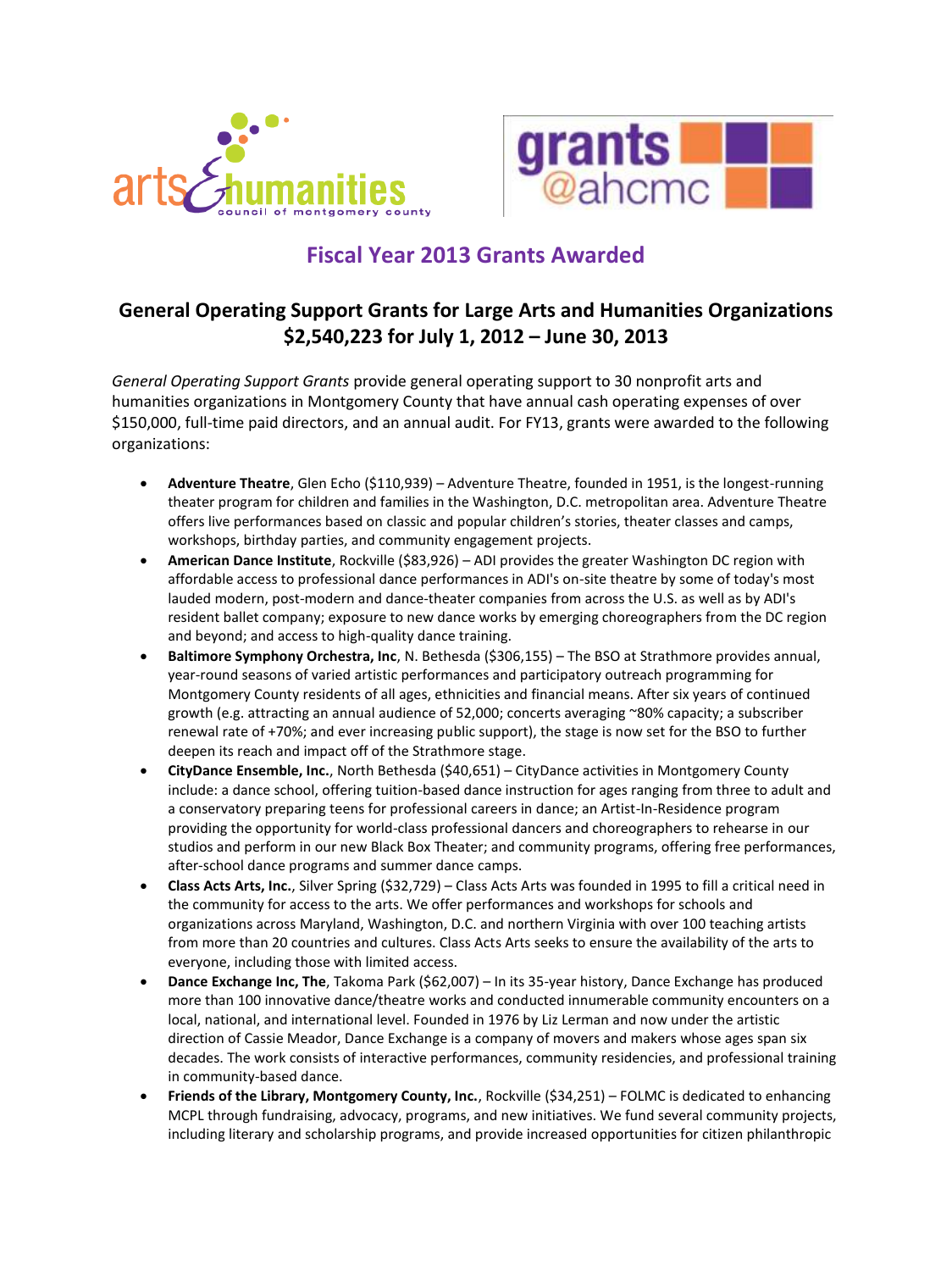participation. We outreach to all groups and encourage all county residents to make use of the libraries and the opportunities for enrichment and support they offer. We work to support the libraries in all areas not covered by the county budget.

- **Germantown Cultural Arts Center, Inc. d.b.a BlackRock Center for the Arts**, Germantown (\$46,811) BlackRock is a multidisciplinary arts center providing music, dance and theater performances, education programs, and gallery exhibits. BlackRock houses two indoor theaters, an outdoor stage, two dance studios, four classrooms, and two art galleries.
- **Glen Echo Park Partnership for Arts and Culture**, Glen Echo (\$86,026) Established in 2002 in collaboration with the National Park Service (NPS) and Montgomery County, the Partnership sponsors classes, dances, exhibitions, concerts, festivals, and events at Glen Echo Park, a former amusement park. These programs serve 450,000 people annually. We also maintain and manage the Park's historic facilities, including the Spanish Ballroom and Dentzel carousel, and provide marketing and class registration services to the Park's resident arts organizations and artists.
- **Imagination Stage, Inc.**, Bethesda (\$197,574) Imagination Stage presents high quality, innovative youth theatre and arts programming and promotes a safe haven for children to embrace and explore their creativity. Reaching 100,000 children and families through theatre productions and creative classes, we open hearts, inspire minds and ignite imaginations.
- **Jewish Community Center of Greater Washington**, Rockville (\$31,267) The Arts and Culture Division of the JCCGW coordinates in-house and community performances, events and exhibits; arts education and outreach programs. The Division helps to fulfill the Center's mission by enriching lives through cultural arts programs and education, creating community through creative expression and Jewish culture, and by building common ground through the arts.
- **Lumina Studio Theatre, Inc**, Silver Spring (\$14,028) Lumina provides a disciplined and rigorous professional setting where actors train in a comprehensive performance program based on the techniques of Rudolf Steiner's Creative Speech & Drama, Stella Adler and Michael Chekhov. Lumina's program includes in-depth vocal and character coaching, improvisation, stage combat training, detailed costumes, live music, and choreography. The skills acquired during training benefit the actors throughout their lives.
- **Maryland Classic Youth Orchestras, Inc.**, N. Bethesda (\$26,732) Founded in 1946, MCYO is the oldest, largest & most well-regarded youth orchestra program in this region. Residing at the Music Center at Strathmore, MCYO provides training and performance opportunities for over 450 students ages 8-18 in 9 ensembles, including 6 orchestras & several other chamber groups. Performances occur in the state-ofthe-art concert hall at Strathmore, as well as at outreach locations, such as church, senior center, school & community venues.
- **Maryland Youth Ballet**, Silver Spring (\$69,640) For 40 years, MYB has been a training home for young dancers dreaming of a career in ballet. From a modest start in the basement of Founder, Hortensia Fonseca and now led by Principal, Michelle Lees, MYB's comprehensive program, based on attention to the individual, continues to produce dance professionals. For those who may not choose dance, their time spent at MYB develops a backbone of personal discipline and dedication to the pursuit of excellence; valuable assets for any career path.
- **Metropolitan Ballet Theatre, Inc.**, Rockville (\$17,402) MBT offers dance training in ballet, modern and jazz to students, ages pre-school through adult. Professional performance opportunities, in which students dance with professional dancers, are offered through an annual The Nutcracker production and a Spring Concert featuring classical ballets, MBT repertoire, and original works by local choreographers. MBT stresses the importance of creative and individual expression through its annual Erlon Choreography Competition.
- **Metropolitan Center for the Visual Arts**, Rockville (\$33,502) Through educational programming, gallery exhibitions and a resident artist program, VisArts provides children, teens and adults with opportunities to express their creativity and enhance their awareness of the arts. Each year VisArts welcomes more than 10,000 visitors to participate in art education classes and camp programs, attend events, visit our three galleries, or observe our resident artists at work in their studios on our artist concourse.
- **Montgomery Communuity Television dba Montgomery Community Media**, Rockville (\$112,356) MCT is the County's only independent, nonprofit training residents to create content communicating their personal vision. Its a media center providing Access.19 (TV 19) and The Montgomery Channel (TV 21), and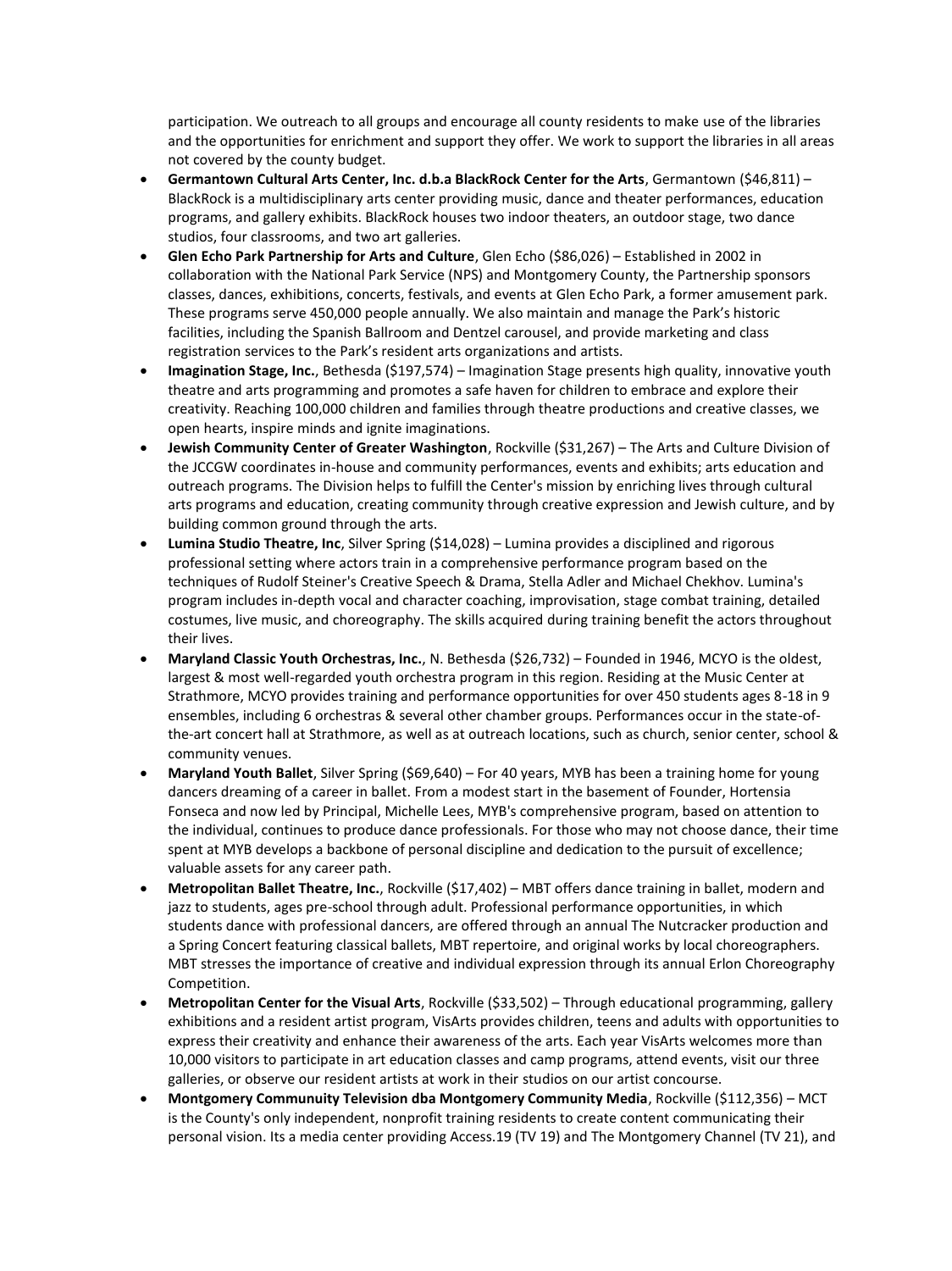mymcmedia.org for residents, volunteers and NPOs/NGOs. MCT's Volunteers annually provide 13,000+ hours of on-air content. MCT also airs more than 4,000 hours of non-English programming. MCT publishes electronic newsletters to 5,763 readers and has 3,132 standard mail list members.

- **Montgomery County Historical Society**, Rockville (\$12,696) MCHS was founded in 1944 to preserve and present the entire scope of Montgomery County history for current and future generations. Over the past 68 years, MCHS has collected documents and artifacts of value to the community, established 2 museums as centerpieces of educational and interpretive programs, and opened a research and reference library to scholars and the public. Today, the Society claims a staff of 5, a membership of 1,282, and 70 active volunteers.
- **National Philharmonic**, N. Bethesda (\$227,338) A judicious merging of the National Chamber Orchestra and Masterworks Chorus in 2003 created an ensemble with 55 years of professional musical performances and educational programs in Montgomery County. The Philharmonic, now in its seventh season in residence at the Music Center at Strathmore and with its history of reasonably priced concert tickets and free admission to all young people ages 7-17, is an accessible, enriching component in the Greater Washington, D.C. Metropolitan Area.
- **Olney Theatre Corp**, Olney (\$210,598) Olney Theatre Center, founded in 1938, is the oldest theatre in Montgomery County. The campus consists of four venues and presents seven shows in its season including special engagements and the annual free Shakespeare Festival. Venues are also available as rental spaces. Olney hosts the National Players Touring Company, founded in 1949, which brings productions and educational programs to schools across the US.
- **Pyramid Atlantic**, Silver Spring (\$21,550) Pyramid Atlantic was founded in Baltimore, MD in 1981 by artist/educator Helen Frederick as a workshop and studio for printmakers. The organization grew, incorporating papermaking and book arts, and educational programs for adults and youth. Pyramid Atlantic moved from Baltimore to leased space in Takoma (DC) and Riverdale (MD) and then purchased its current home in Silver Spring in 2003. Ms. Frederick retired in 2007 and Mr. Jose Dominguez joined Pyramid Atlantic as its Executive Director.
- **Robert E. Parilla Performing Arts Center - Montgomery College**, Rockville (\$57,220) The Parilla Performing Arts Center opened in 1984 and since that time has presented a guest artist series and a children's series that offer a rich assortment of performances for every age. This season we've added a film series of critically acclaimed art house productions. Additionally, the Center houses approx. 100 reh./performances by community arts organizations many of which are grantees of the State and the County. Approx. 100,000 people attend/participate in events each year.
- **Round House Theatre, Inc.**, Bethesda (\$128,666) Round House Theatre is an award-winning, criticallyacclaimed performing arts institution based in Bethesda and Silver Spring, MD. Round House began 34 years ago as Street '70, a program of the County Department of Recreation. Today, Round House produces more than 200 theatrical performances each season at its 400-seat Bethesda theatre and its 150-seat Silver Spring theatre, and operates an education center in Silver Spring. Our performances and outreach reach nearly 85,000 people per year.
- **Strathmore Hall Foundation, Inc.**, North Bethesda (\$340,353) Strathmore operates two multidisciplinary arts venues. The Mansion at Strathmore is known for its museum-quality exhibitions and chamber music series, while the Music Center at Strathmore is recognized for its diverse presentations of Broadway, jazz, blues, world, folk, rock and pop music styles. Through its education programs, Strathmore offers increased levels of exposure, engagement and experiential learning through an artist-in-residence program, fine art camps, and community outreach.
- **the Puppet Co.**, Glen Echo (\$24,876) We present about 450 performances annually with age appropriateness ranging from "0" years through adults. We provide a broad interpretive program including on-going exhibitions in our lobby, classes for children and adults, Q and As (after performances, free to organized groups), and a puppetry research library. We also provide rehearsal and studio space at no or low cost to emerging puppeteers in the area as well as providing a meeting place for the National Capital Puppetry Guild.
- **The Selma M. Levine School of Music**, Washington (\$70,128) With 150 faculty-artists offering instruction in 22 instruments and voice, Levine is the largest community music school in the region serving 3,500 students at four campuses. Our first-class facilities at Strathmore enable us to offer Montgomery County excellent music education programs. Levine is one of 12 community music schools accredited by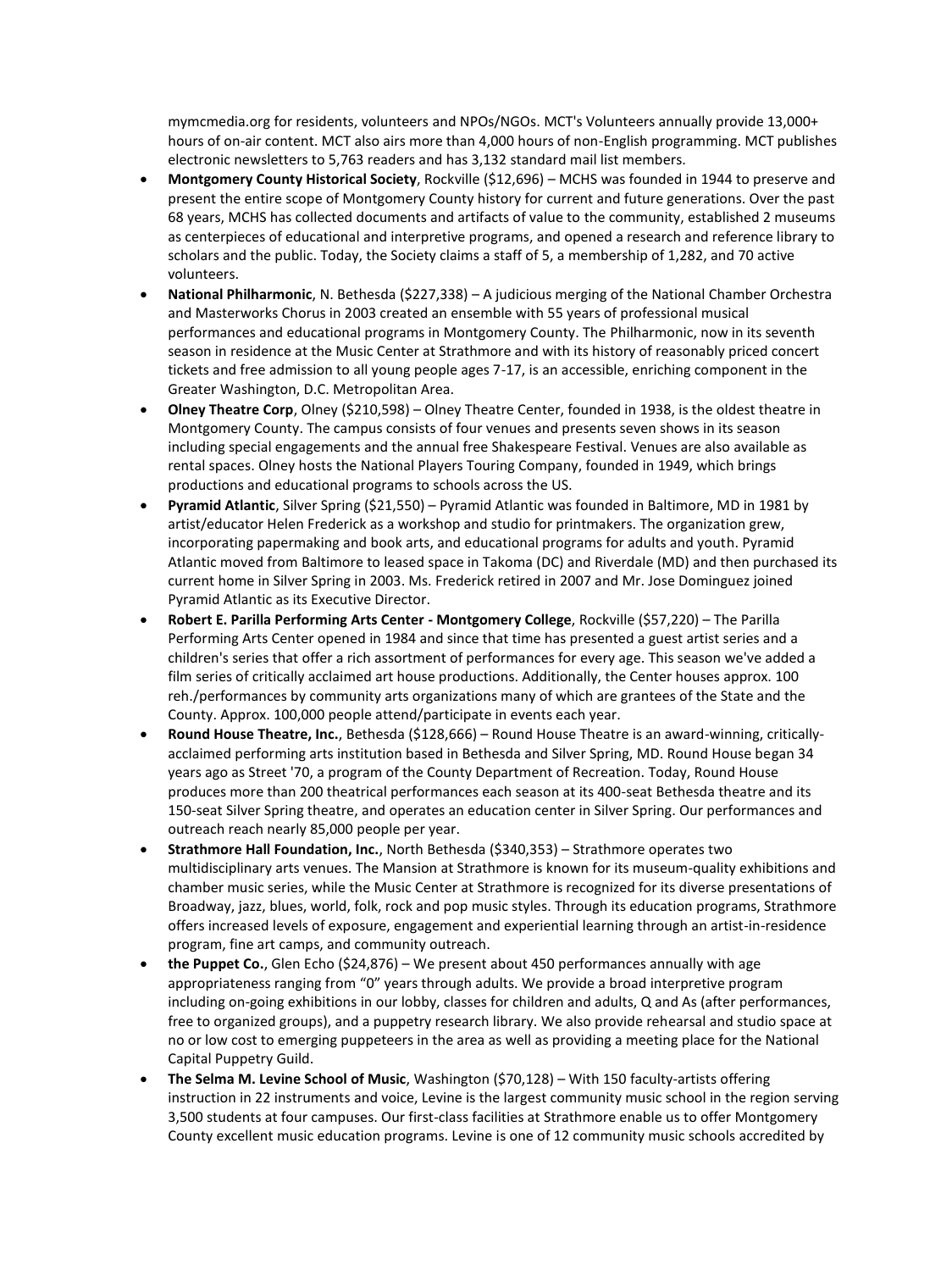the National Association of Schools of Music, and is the only community music school to be designated as an "All Steinway School."

- **The Washington Conservatory**, Bethesda (\$47,879) Founded in 1984, The Washington Conservatory of Music is a nationally accredited community music school serving students of all ages in Bethesda and Glen Echo Park. WCM offers individual music lessons for piano, strings, voice, brass, woodwinds, drums, and guitar, Early Childhood Music classes, ensembles, a chorus for seniors, Traditional and Folk music, theory, ear training, music appreciation classes, and camps in the summer. WCM presents free professional concerts and events for children.
- **Washington Revels, Inc.**, Silver Spring (\$34,236) The Washington Revels is a multi-generational, diverse performing arts community - over 250 performers and 200 volunteers each year, adults and kids, professional and nonprofessional - that celebrates cultural traditions through music, dance, and drama. Audience participation is a hallmark. Programs include seasonal celebrations, festivals, community sings/dances, after-school workshops, and parades, plus dozens of performances of traditional music and spoken word by 5 distinct ensembles of singers and actors.
- **Washington School of Photography**, Bethesda (\$24,008) Washington School of Photography is a growing, vibrant center for photographic study and exhibition, located in Bethesda, Maryland, and serving the greater metropolitan DC area. The school offers courses in every aspect of photography, from a oneday camera primer, through a year-long vocational program.
- **Writers Center, Inc**, Bethesda (\$34,679) The Writer's Center was established in 1976 and has grown to become one of the largest independent literary centers in the United States. In FY11, we ran over 200 workshops for 2,700 participants while holding more than 80 public events, many of which (like our Sunday Open Door Readings) were free. We also charged for other events, such as the reading given by Maxine Hong Kingston in January and the 35th Anniversary Reading subscription reading series, which was launched in the fall of FY12.

## **Advancement Grants \$125,000 awarded for July 1, 2012 – June 30, 2013**

*Advancement Grants* are available to arts and humanities organizations that are eligible for and receive *General Operating Support Grants.* These grants support assist large arts and humanities organizations in attaining fiscal stability and long-term viability. Specifically, these grants are focused on long-term planning, technology improvements, and physical plant repairs and renovations critical to an organization's arts or humanities mission. Organizations are eligible to receive up to \$200,000 per year.

- **Adventure Theatre MTC**, Glen Echo (\$25,000) Grant funds will be used to replace the old, obsolete flooring in each of MTC's dance studios with state of the art materials.
- **BlackRock Center for the Arts**, Germantown (\$50,000) Grant funds will be used for expanding and remodeling a 986-sq ft classroom into a 2246 sq ft multi-use teaching and meeting space.
- **Imagination Stage**, Bethesda (\$25,000) Grant funds will be used for a professional evaluation of the acoustical problems of the theatre and, based on those findings and recommendations, upgrades to the sound system to improve the sound quality of productions.
- **Olney Theatre Center**, Olney (\$25,000) Grant funds will be used to replace all soft-goods—curtains, backdrops, etc.—in Olney Theatre Center's three main performance spaces: the Mainstage, Historic Stage, and Mulitz-Gudelsky Theatre Lab.

## **Grants to Mid-Size Arts and Humanities Organizations \$262,698 awarded for July 1, 2012 – June 30, 2013**

*Grants to Mid-Size Arts and Humanities Organizations* are available to arts and humanities organizations with annual cash operating expenses above \$50,000 who are not apply for *General Operating Support Grants.* These grants support the presentation of high-quality programs, the improvement of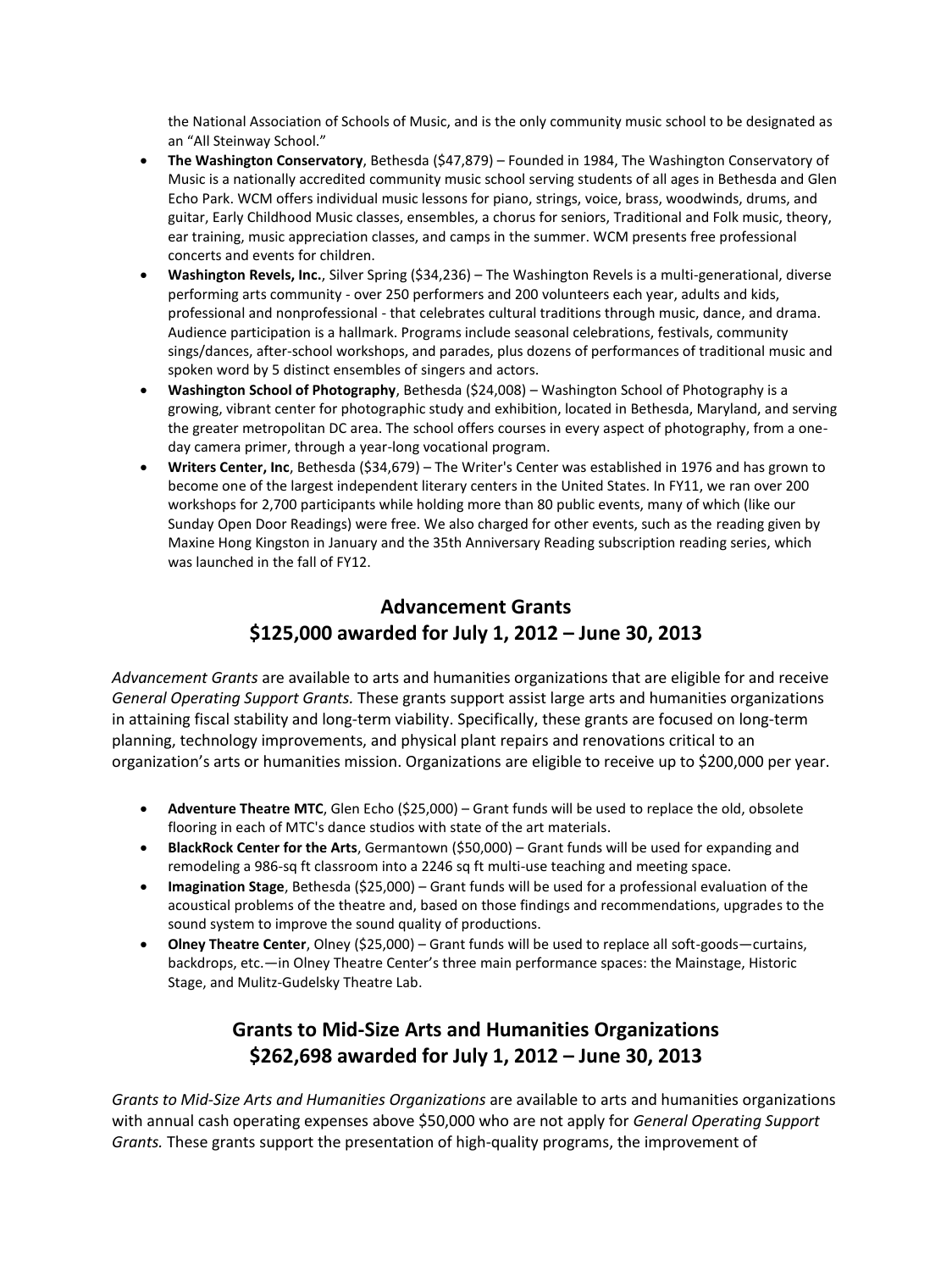management skills, the purchase of equipment, or capital improvements. Organizations are eligible to receive up to \$25,000 per year in one or more grants.

- **Artpreneurs, Inc., dba Arts on the Block**, Wheaton (\$20,000) Grant funds will be used to continue operation of AOB's flagship out-of-school-time program, "Pour Your ART Out," which offers job training and visual art instruction to youth ages 14-21.
- **Artpreneurs, Inc., dba Arts on the Block**, Wheaton (\$4,750) Grant funds will be used to research, plan for, and implement a Constituent Relationship Management (CRM) system to more effectively manage fundraising, community engagement and organizational impact.
- **Arts for the Aging, Inc. (AFTA)**, Rockville (\$20,000) Grant funds will be used to increase the frequency of our signature creative arts workshops, Joy in Generation, which improve older adults' health and quality of life. Research links seniors' exposure to such programs with increased health benefits.
- **Bach Sinfonia, Inc., The**, Silver Spring (\$17,500) Grant funds will be used to support Sinfonia's 2012-13 artistic season, filled with stellar historically-informed performances, scholarly research, exciting education programs and concerts that entertain and enlighten.
- **Bel Cantanti Opera Company**, Silver Spring (\$9,000) Grant funds will be used to support a Fall 2012 production of a Verdi opera, as it is the 200th anniversary of composer Giuseppe Verdi's birth. Current planning is for Verdi's "Un Ballo in Maschera," a 3-act opera sung in Italian.
- **Chevy Chase Historical Society**, Chevy Chase (\$3,500) Grant funds will be used to continue the development and production of online exhibits using the CCHS collection to tell the story of Chevy Chase's unique history in cohesive, enjoyable, user-friendly, and educational presentations.
- **Chevy Chase Historical Society**, Chevy Chase (\$6,665) Grant funds will be used to update the design and change the content management system of the website, making it easier for CCHS to create and edit web content, including online exhibits, and expand accessibility to users of tablets and smart phones.
- **ClancyWorks Dance Company**, Silver Spring (\$17,500) Grant funds will be used to support the Montgomery County portion of our performance season with new works choreographed by Clancy, a regional premier from Guest Artist Bill Evans, and Company repertory performed at theatres and community centers.
- **Coral Cantigas, Inc**, Rockville (\$13,000) Grant funds will be used to continue Cantigas's unique brand of bilingual concerts and interactive workshops that bring to the community cross-cultural experiences and increase awareness of Latin American, Caribbean, and Spanish choral music.
- **CREATE Co**, Silver Spring (\$16,000) Grant funds will be used to provide weekly after-school arts enrichment classes to students from low-income and minority families within Montgomery County.
- **Damascus Theatre Company**, Gaithersburg (\$13,500) Grant funds will be used to produce three musicals throughout its upcoming Season. Grant funds will offset the costs associated with producing these three shows.
- **Docs In Progress, Inc.**, Silver Spring (\$17,500) Grant funds will be used to expand the Executive Director position to a full-time, salaried position which includes leadership development opportunities.
- **Forum Enterprises, Inc.**, Silver Spring (\$4,300) Grant funds will be used to support the creative team (director and designers) of the spring 2013 East Coast premiere of "Clementine in the Lower 9" at Forum Theatre.
- **Gandhi Brigade Incorporated**, Silver Spring (\$10,000) Grant funds will be used to Social Justice Summer, a mixed media project in which a group of ten young people create a series of silk screen posters and a companion video that focuses on a social justice theme selected by the youth.
- **Gandhi Brigade Incorporated**, Silver Spring (\$12,950) Grant funds will be used to support the Sixth Annual Youth Media Festival in Silver Spring.
- **Glen Echo Pottery, Inc.**, Glen Echo (\$7,500) Grant funds will be used to upgrade two spaces for ceramics classes offered to the public.
- **Heritage Tourism Alliance of Montgomery County**, Germantown (\$14,373) Grant funds will be used toward costs associated with a free Civil War Sesquicentennial event including reenactments, music, lectures and family activities commemorating the June 29, 1863 raid on Rockville by Confederate Gen. J.E.B. Stuart on his march to Gettysburg.
- **International Conservatory of Music**, Chevy Chase (\$20,000) Grant funds will be used to supplement artists' fees, advertising, venue expenses and administrative costs for the Marlow Guitar Series.
- **Jazz Academy of Music Inc., The**, Silver Spring (\$18,150) Grant funds will be used for the organization's main outreach program activity, the 2013 Mid-Atlantic Jazz Festival.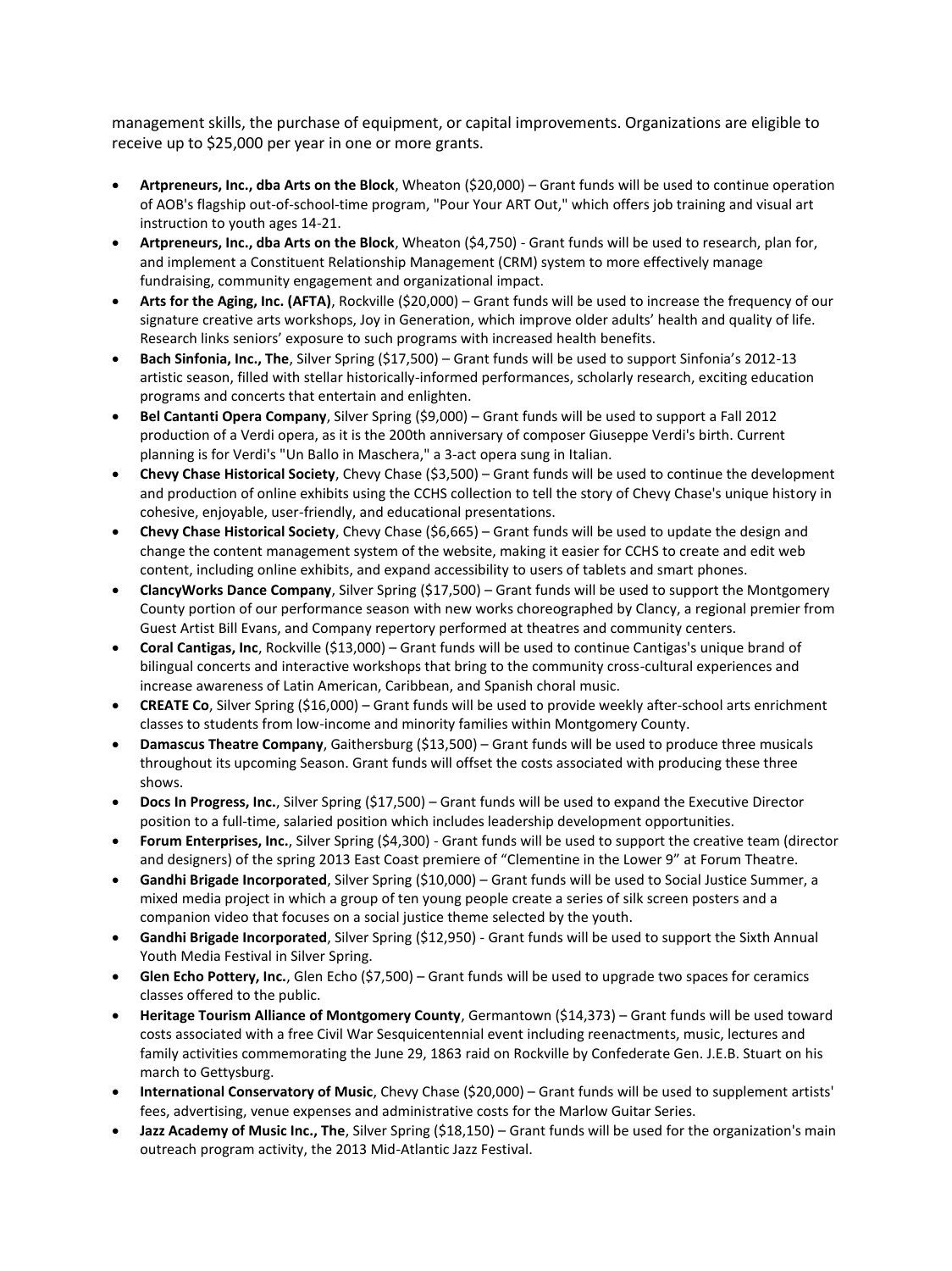**Sandy Spring Museum**, Sandy Spring (\$16,510) – Grant funds will be used to replace five HVAC units in the Museum exhibit hall and administrative offices.

## **Grants to Small Arts and Humanities Organizations \$33,860 awarded thus far for July 1, 2012 – June 30, 2013**

*Grants to Small Arts and Humanities Organizations* are available to arts and humanities organizations with annual cash operating expenses up to \$50,000, and are intended to support the presentation of high-quality programs for the public. Organizations are eligible to receive up to \$5,000 per year.

- **Christopher K. Morgan & Artists**, North Bethesda (\$4,460) Grant funds will be used to cover expenses (dancer rehearsal and performance salaries, costumes, documentation and marketing) associated with presenting the company in a shared program with Ballet ADI and Dance Exchange at ADI in Rockville, MD.
- **Montgomery Philharmonic, Inc.**, Gaithersburg (\$2,450) Grant funds will be used for FY 2013 Youth Outreach Programming including the Youth Chamber Music Festival, Congratulate Youth! concert and Bernie Rappaport Young Musicians Concerto Competition.
- **NIH Philharmonia**, Bethesda (\$2,500) -- Grant funds will be used to assist with the Music Director and Conductor's stipend.
- **Rockville Art League**, Rockville (\$1,000) Grant funds will be used to pay for creation of a virtual tours of both the May and December juried shows of artwork of League members, similar to the virtual tours of the shows in December 2010 and 2011 and in May 2011.
- **Silver Spring Town Center, Inc.**, Silver Spring (\$5,000 Grant funds will be used for Silver Spring Town Center's first three months of its 2013 Twilight Tuesdays Series showcasing music from around the globe on Veterans Plaza.
- **Symphony of the Potomac, Inc.**, Glen Echo (\$3,500) -- Grant funds will be used for direct operating costs: portions of expenditures for soloists, section leaders, and music rental for Symphony of the Potomac's 2012-2013 season of concerts.
- **Takoma Park Folk Festival**, Takoma Park (\$4,000) -- Grant funds will be used to conduct a one day music and art festival with seven stages of music, an juried craft show, tables for 150 community organizations, and an international food court.
- **Takoma Park Jazz Fest**, Takoma Park (\$3,250) -- Grant funds will be used to pay the musicians that will be presented during the 18th annual Takoma Park JazzFest Fest.
- **UpRooted Dance**, Silver Spring (\$3,500) Grant funds will be used for Heartstrings & Shoestrings (Lounge Acts) - An evening of dance and video by UpRooted Dance with live music by cellist Wes Swing.
- **Washington Print Foundation**, Silver Spring (\$1,250) -- Grant funds will be used for the continued funding of the upcoming National Small Works Exhibitions.
- **Zemer Chai, Washington's Jewish Community Chorus**, Kensington (\$2,950) Grant funds will be used to share the rich musical heritage of the Jewish people and a message of universal respect in a gala choral concert in May or June of 2013, performed before an audience of 400-500 people in Montgomery County.

## **Grants to Individual Artists and Scholars \$35,800 awarded for July 1, 2012 – June 30, 2013**

*Grants to Individual Artists and Scholars* support the work of individual artists and scholars who reside in Montgomery County. Activities funded by these grants may focus on the creation of artistic or scholarly work or the development of professional skills by an artist or scholar. Awards of up to \$5,000 were made to twelve artists and scholars as listed below.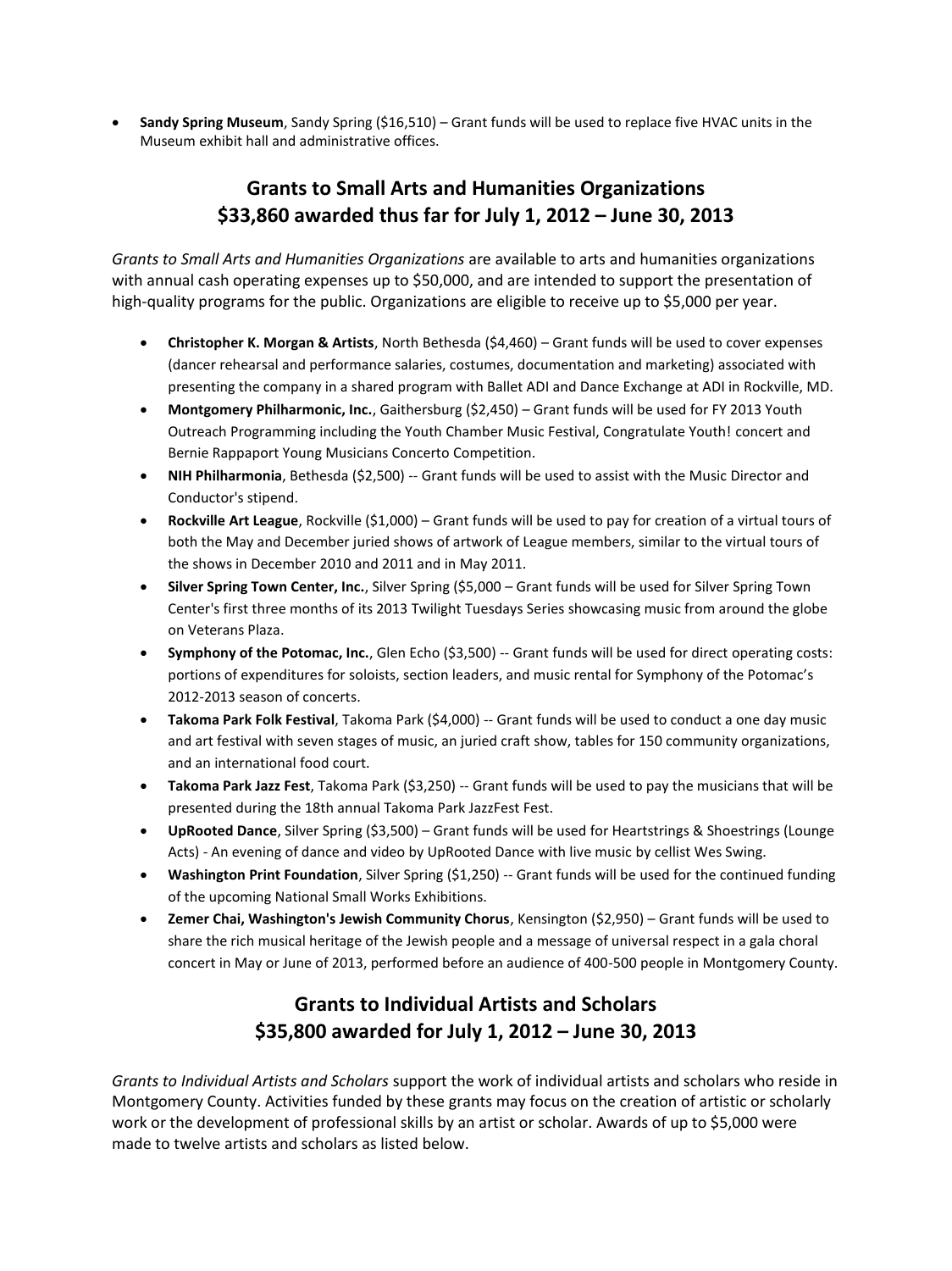- **Alexander Bondarev**, Silver Spring (\$4,000) Grants funds will be used for the composition and recording of a new children's fairy tale spoken by a narrator and accompanied by orchestral music, which will introduce young people to the ways classical music can express emotions and portray characters.
- **Nancy Naomi Carlson**, Silver Spring (\$3,000) Grants funds will be used to cover travel expenses to Martinique in order to meet with Suzanne Dracius, the poet whose book of poetry she is translating from French/Creole to English, as well as to learn more about the locales mentioned in her work, to better bring them to life.
- **Shanthi Chandrasekar**, North Potomac (\$3,500) Grants funds will be used to create a body of work themed Journeys for her solo show at the DCAC from January- February 2013. The work will include drawing, painting, collage, photgraphy, printmaking, sculpture, fiber art, audio, video and conceptual art.
- **Thanuja A Domask**, Potomac (\$2,500) Grants funds will be used to further advance her professional abilities as a choreographer and performer of Sri Lankan traditional dance and firmly establish her role as a key agent for preserving this ancient traditional dance form.
- **Elyse Harrison**, Bethesda (\$4,000) Grants funds will be used to complete a series of paintings and poems for children, use this content to design and publish a book and to commence marketing the book through an exhibition featured in the 2013 Bethesda Literary Festival at Studio Neptune.
- **Jackie Hoysted**, Gaithersburg (\$1,800) Grants funds will be used to attend a two week workshop for the purposes of learning moldmaking, alternative cold casting and armature construction at Haystack Mountain School of Crafts in Maine.
- **Christopher K. Morgan**, North Bethesda (\$3,000) Grants funds will be used to commission renowned choreographer Christian Von Howard to create a solo dance for Montgomery County based choreographer and performer Christopher K. Morgan. The work would be performed independently and for Mr. Von Howard in the 2012-2013 season.
- **Carrie Rose**, Takoma Park (\$2,500) Grants funds will be used to produce the Origins Concert Series in Silver Spring. Three new compositions will be premiered, one on each concert.
- **Bill Scanlan**, Silver Spring (\$4,000) Grants funds will be used to provide finishing funds for the documentary "The Bayou: D.C.'s Killer Joint" -- specifically, for the final audio mix, an essential post- production component. Other sources will fund final edit, graphics and clearance costs.
- **Adele Schmidt**, Rockville (\$2,500) Grants funds will be used to create the final cut of the 60-minute documentary "Romantic Warriors II - A Bottle In The Ocean," about the avant-garde rock scene, initiated by artist Frank Zappa from Baltimore who influenced musicians worldwide.
- **Daniel A Stuart**, Silver Spring (\$2,500) Grants funds will be used to purchase a custom made press for forging steel. This press will allow artwork to be created with much more detail than currently able as well as saving a lot of time in the process.
- **Paula Whyman**, Bethesda (\$2,500) Grants funds will be used to write new stories to be included in her collection of twelve linked short stories.

## **Arts Integration Residency Grants \$20,570 awarded for September 1, 2012 – June 30, 2013**

*Arts Integration Residency Grants* support individual teaching artists trained in curriculum-based arts integration techniques who collaborate with a classroom teacher to develop an arts-integrated program for students during the school day. The program must serve underserved students during the school day in a public or non-public elementary, middle or high school located in Montgomery County.

- **Leila Cabib** (\$3,000) Grant funds will be used to work with students from **Sligo Middle School** to combine mathematics and visual art as they create and film an animated video of their drawn and cut-paper tessellations.
- **Adrienne Clancy** (\$2,996) Grant funds will be used to work with students from **Washington Grove Elementary School** to produce the Out of This World Residency combining Earth and Space Science together with Dance.